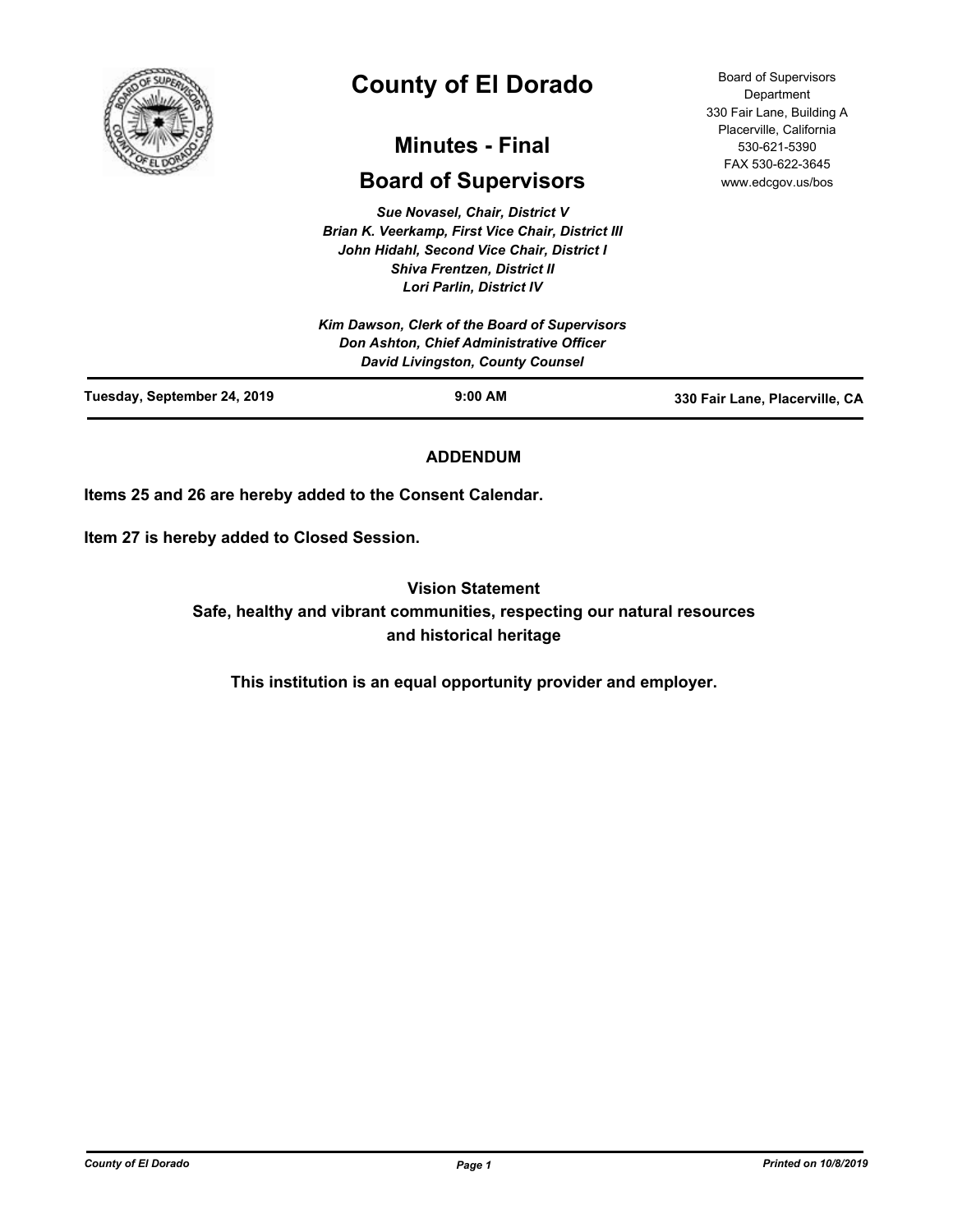Live Web Streaming and archiving of most Board of Supervisors meeting videos, all meeting agendas, supplemental materials and meeting minutes are available on the internet at: http://eldorado.legistar.com/Calendar.aspx

To listen to open session portions of the meeting in real time, dial (530) 621-7603. This specialized dial in number is programmed for listening only and is operable when the audio system inside the meeting room is activated. Please be advised that callers will experience silence anytime the Board is not actively meeting, such as during Closed Session or break periods.

The County of El Dorado is committed to ensuring that persons with disabilities are provided the resources to participate in its public meetings. Please contact the office of the Clerk of the Board if you require accommodation at 530-621-5390 or via email, edc.cob@edcgov.us, preferably no less than 24 hours in advance of the meeting.

The Board of Supervisors is concerned that written information submitted to the Board the day of the Board meeting may not receive the attention it deserves. The Board Clerk cannot guarantee that any FAX, email, or mail received the day of the meeting will be delivered to the Board prior to action on the subject matter.

The Board meets simultaneously as the Board of Supervisors and the Board of Directors of the Air Quality Management District, In-Home Supportive Services, Public Housing Authority, Redevelopment Agency and other Special Districts.

For Purposes of the Brown Act § 54954.2 (a), the numbered items on this Agenda give a brief description of each item of business to be transacted or discussed. Recommendations of the staff, as shown, do not prevent the Board from taking other action.

Materials related to an item on this Agenda submitted to the Board of Supervisors after distribution of the agenda packet are available for inspection during normal business hours in the public viewing packet located in Building A, 330 Fair Lane, Placerville or in the Board Clerk's Office located at the same address. Such documents are also available on the Board of Supervisors' Meeting Agenda webpage subject to staff's ability to post the documents before the meeting.

# **PROTOCOLS FOR PUBLIC COMMENT**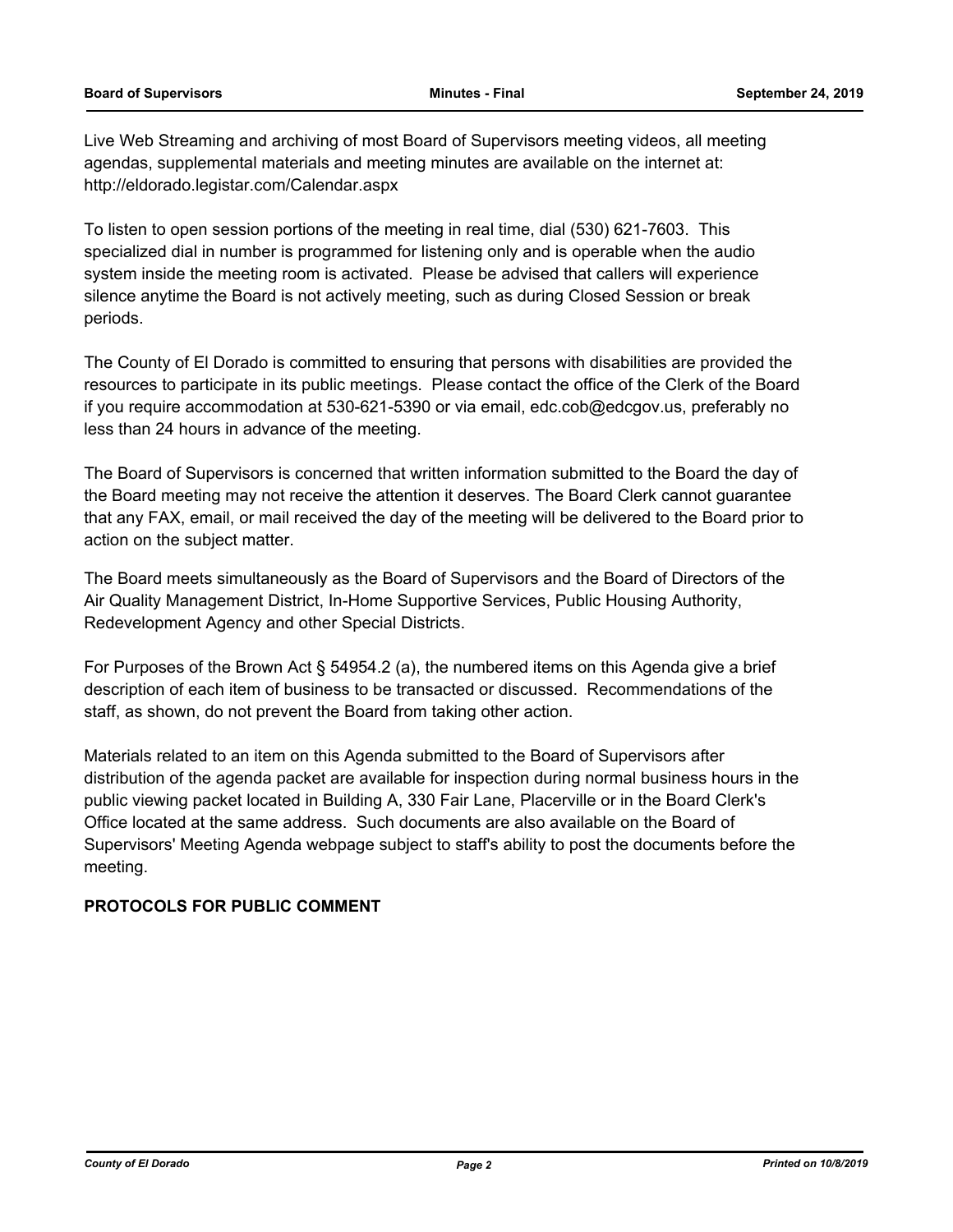Public comment will be received at designated periods as called by the Board Chair.

Public comment on items scheduled for Closed Session will be received before the Board recesses to Closed Session.

Except with the consent of the Board, individuals shall be allowed to speak to an item only once.

On December 5, 2017, the Board adopted the following protocol relative to public comment periods. The Board adopted minor revisions to the protocol on February 26, 2019, incorporated herein:

Time for public input will be provided at every Board of Supervisors meeting. Individuals will have three minutes to address the Board. Individuals authorized by organizations will have three minutes to present organizational positions and perspectives and may request additional time, up to five minutes. At the discretion of the Board, time to speak by any individual may be extended.

Public comment on certain agenda items designated and approved by the Board may be treated differently with specific time limits per speaker or a limit on the total amount of time designated for public comment. It is the intent of the Board that quasi-judicial matters have additional flexibility depending upon the nature of the issue. It is the practice of the Board to allocate 20 minutes for public comment during Open Forum and for each agenda item to be discussed. (Note: Unless designated on the agenda, there is no Open Forum period during Special Meetings.)

Individual Board members may ask clarifying questions but will not engage in substantive dialogue with persons providing input to the Board.

If a person providing input to the Board creates a disruption by refusing to follow Board guidelines, the Chair of the Board may take the following actions:

Step 1. Request the person adhere to Board guidelines. If the person refuses, the Chair may turn off the speaker's microphone.

Step 2. If the disruption continues, the Chair may order a recess of the Board meeting.

Step 3. If the disruption continues, the Chair may order the removal of the person from the Board meeting.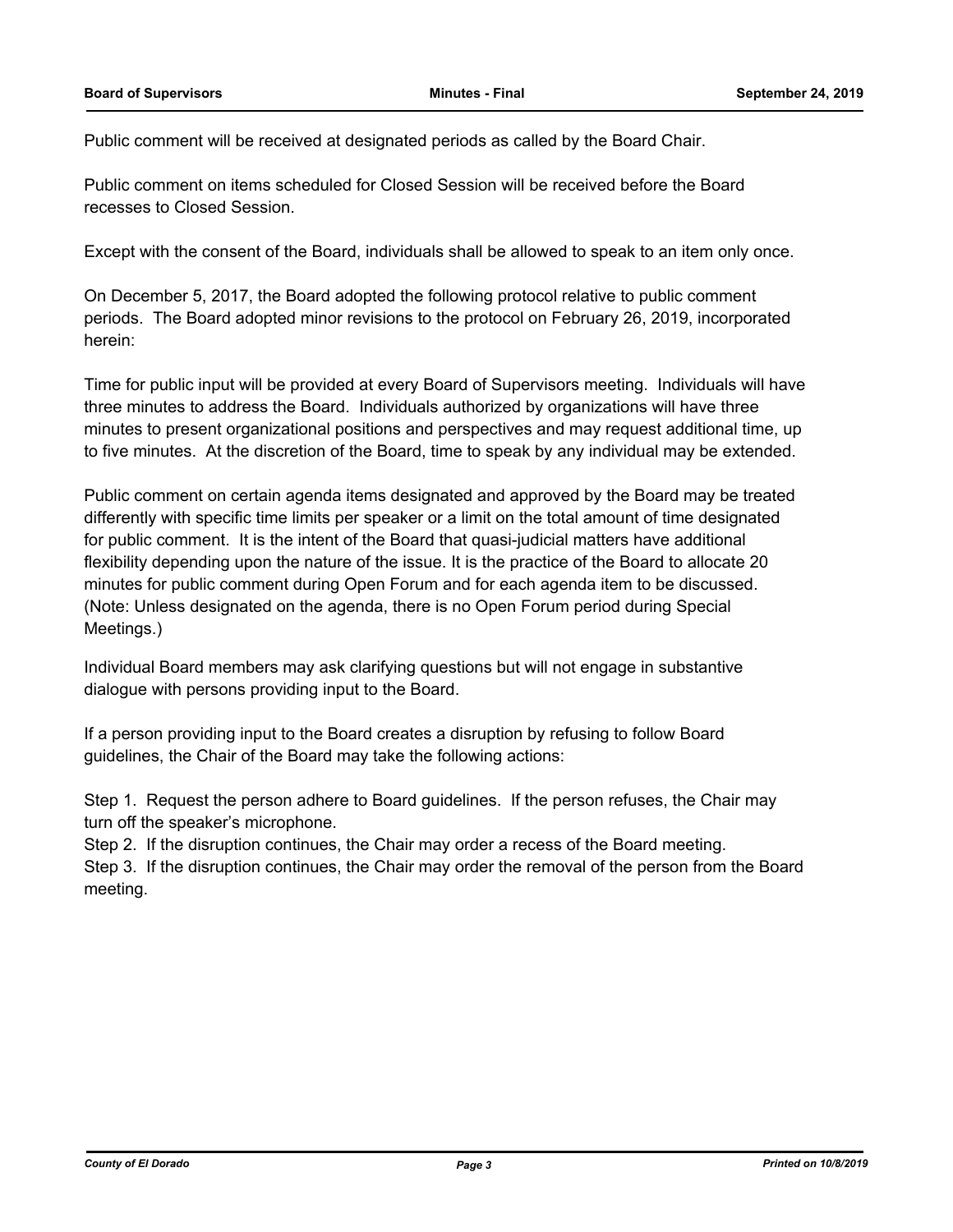### **9:00 A.M. - CALLED TO ORDER**

Present: 5 - Supervisor Veerkamp, Supervisor Frentzen, Supervisor Novasel, Supervisor Hidahl and Supervisor Parlin

### **INVOCATION AND PLEDGE OF ALLEGIANCE TO THE FLAG**

**Pastor Dave Cooke of the Cold Springs Community Church gave the Invocation. Supervisor Hidahl led the Pledge of Allegiance to the Flag.**

#### **ADOPTION OF THE AGENDA AND APPROVAL OF CONSENT CALENDAR**

*Public Comment: A. Vanderschmidt, J. Harn, K. Payne*

**A motion was made by Supervisor Frentzen, seconded by Supervisor Veerkamp to Adopt the Agenda and Approve the Consent Calendar with the following change:**

**Supervisor Parlin registered a No vote on item 11.**

**Yes:** 5 - Veerkamp, Frentzen, Novasel, Hidahl and Parlin

The Board may make any necessary additions, deletions or corrections to the agenda including moving items to or from the Consent Calendar and adopt the agenda and the Consent Calendar with one single vote. A Board member may request an item be removed from the Consent Calendar for discussion and separate Board action. At the appropriate time as called by the Board Chair, members of the public may make a comment on matters on the Consent Calendar prior to Board action.

### **OPEN FORUM**

*Public Comment: D. Schaffer, S. Taylor*

Open Forum is an opportunity for members of the public to address the Board of Supervisors on subject matter that is not on their meeting agenda and within their jurisdiction. Public comments during Open Forum are limited to three minutes per person. Individuals authorized by organizations will have three minutes to present organizational positions and perspectives and may request additional time, up to five minutes. The total amount of time reserved for Open Forum is 20 Minutes.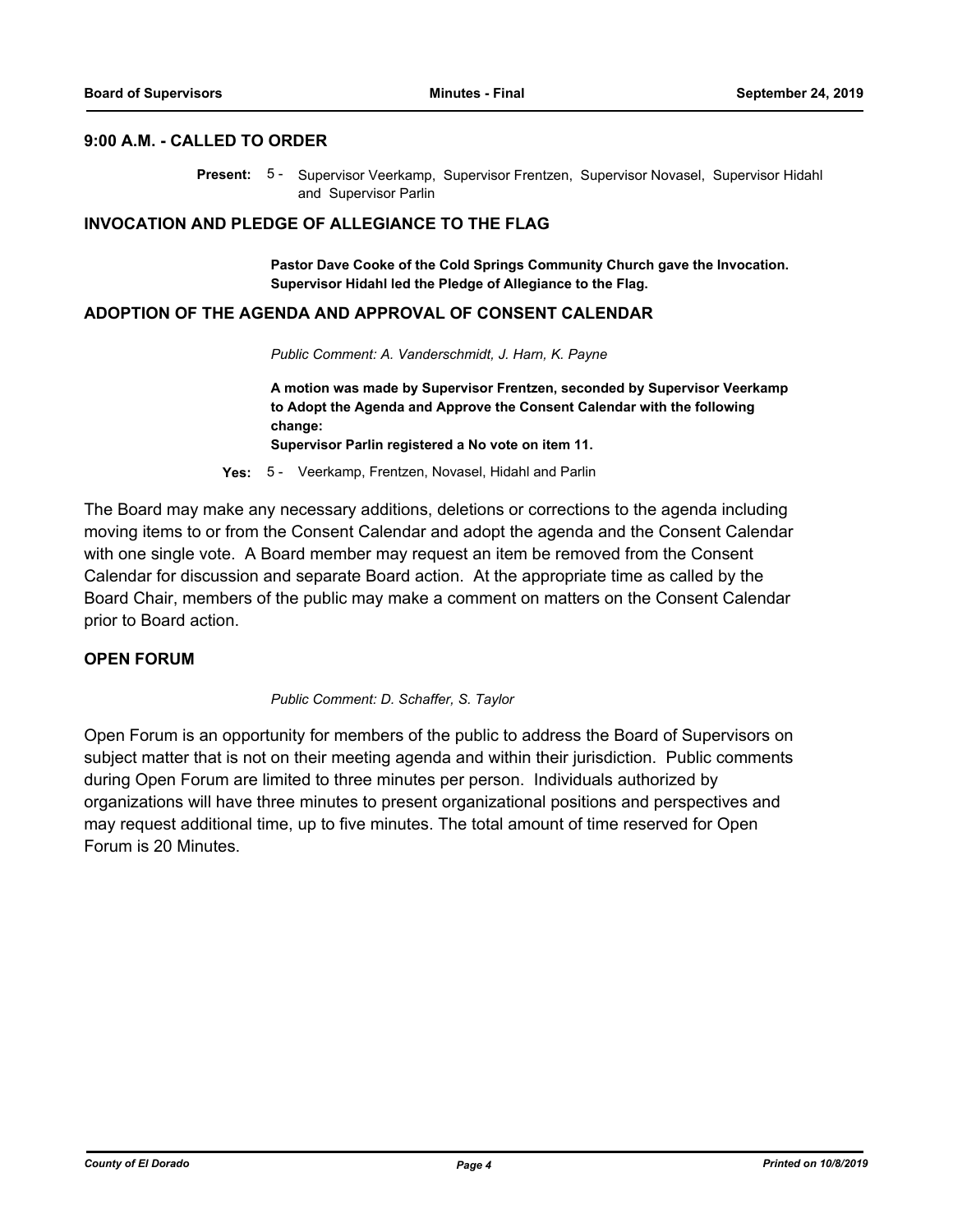### **CONSENT CALENDAR**

**1.** [19-1427](http://eldorado.legistar.com/gateway.aspx?m=l&id=/matter.aspx?key=26748) Clerk of the Board recommending the Board approve the Minutes from the regular meeting of September 17, 2019.

**This matter was Approved on the Consent Calendar.**

### **GENERAL GOVERNMENT - CONSENT ITEMS**

**2.** [16-0305](http://eldorado.legistar.com/gateway.aspx?m=l&id=/matter.aspx?key=20961) Chief Administrative Office recommending the Board find that a state of emergency continues to exist in El Dorado County as a result of unprecedented tree mortality due to drought conditions and related bark beetle infestations. (Cont. 9/17/19, Item 2)

**This matter was Approved on the Consent Calendar.**

**3.** [19-1387](http://eldorado.legistar.com/gateway.aspx?m=l&id=/matter.aspx?key=26708) Chief Administrative Office recommending the Board:

1) Approve and authorize the Chair to sign Agreement 4328 providing a Memorandum of Understanding between the County and Save the Graves Coalition of El Dorado County, a project of Arts and Culture El Dorado's Arts Incubator Program;

2) Delegate signature authority to the Purchasing Agent on Daily License Application/Authorization forms with the State of California Department of Alcoholic Beverage Control; and

3) Make a determination that Save the Graves Coalition of El Dorado County provides a public benefit to the residents of El Dorado County.

**FUNDING:** Donations.

**This matter was Approved on the Consent Calendar.**

**4.** [19-1432](http://eldorado.legistar.com/gateway.aspx?m=l&id=/matter.aspx?key=26753) Chief Administrative Office recommending the Board, acting as the Board of Directors of the El Dorado County Public Housing Authority, adopt and authorize the Chair to sign Resolution **160-2019** adopting the Fiscal Year 2019-2020 Budget for El Dorado County Public Housing Authority.

**FUNDING:** Federal Funding.

**Resolution 160-2019 was Adopted upon Approval of the Consent Calendar.**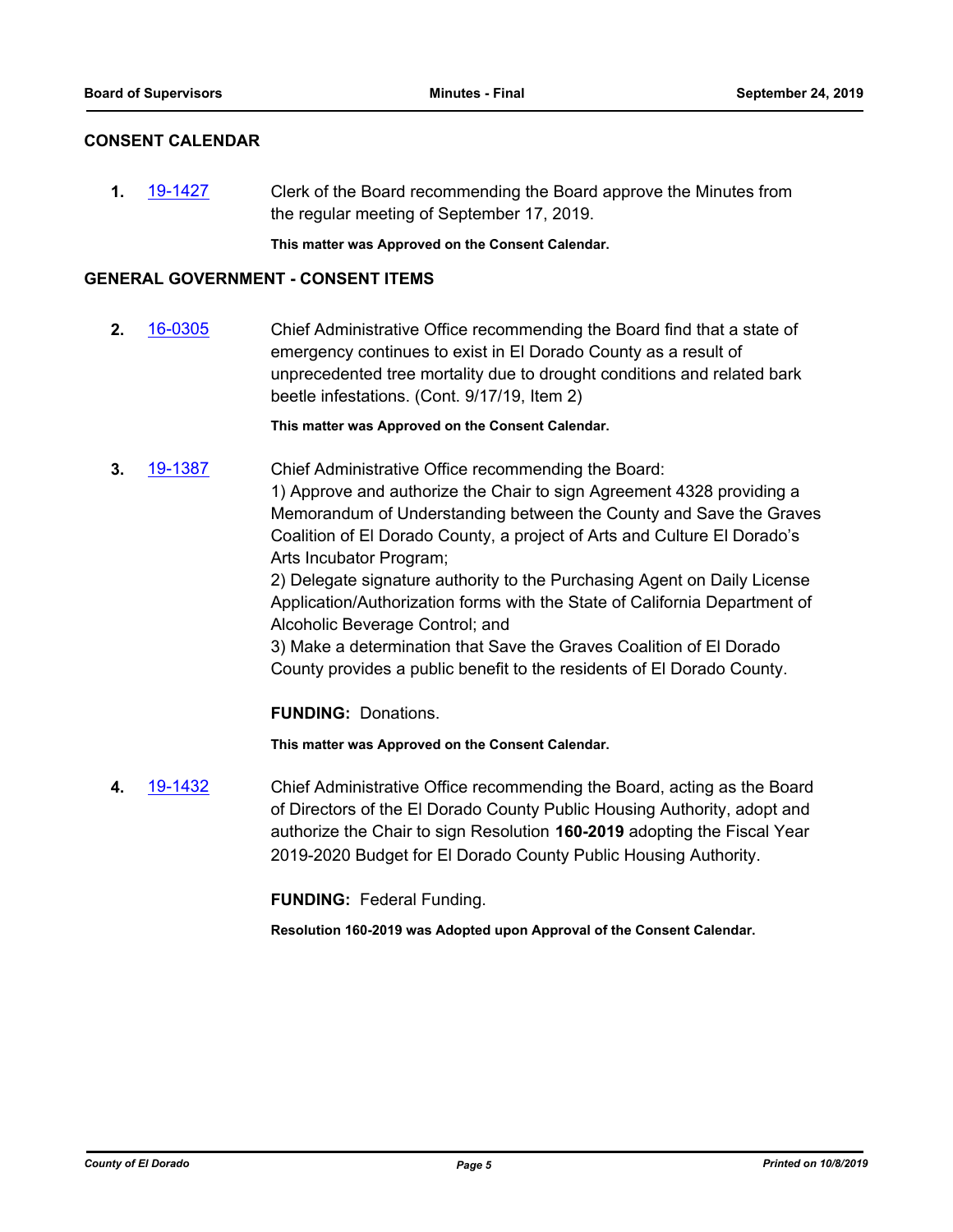**5.** [19-1433](http://eldorado.legistar.com/gateway.aspx?m=l&id=/matter.aspx?key=26754) Chief Administrative Office recommending the Board, acting as the Board of Directors of the El Dorado County In-Home Supportive Services Public Authority, adopt and authorize the Chair to sign Resolution **161-2019**  adopting the Fiscal Year 2019-2020 Budget for El Dorado County In-Home Supportive Services Public Authority.

**FUNDING:** Federal & State Funding.

**Resolution 161-2019 was Adopted upon Approval of the Consent Calendar.**

**6.** [19-1245](http://eldorado.legistar.com/gateway.aspx?m=l&id=/matter.aspx?key=26567) Chief Administrative Office, Procurement and Contracts Division, presenting a list of County surplus property and recommending the Board so declare and authorize disposal of same in accordance with the procedures outlined in the County's Purchasing Ordinance, Chapter 3.12 and Section 3.12.220 thereof.

**FUNDING:** Various.

**This matter was Approved on the Consent Calendar.**

**7.** [19-1295](http://eldorado.legistar.com/gateway.aspx?m=l&id=/matter.aspx?key=26617) Chief Administrative Office, Procurement and Contracts Division, recommending the Board declare a service weapon as surplus and approve the sale of the weapon to retiring Sheriff's Officer Sergeant Darin Lewis.

> **FUNDING:** The Sheriff's Office Armory will receive the funds paid by the retiring employee.

**This matter was Approved on the Consent Calendar.**

**8.** [19-1376](http://eldorado.legistar.com/gateway.aspx?m=l&id=/matter.aspx?key=26697) County Cemetery Director recommending the Board make the following appointment to the Cemetery Advisory Committee: Appoint Charlane Gross, Archaeologist Representative (Vacant), Term Expiration 09/24/2021.

**This matter was Approved on the Consent Calendar.**

**9.** [19-1361](http://eldorado.legistar.com/gateway.aspx?m=l&id=/matter.aspx?key=26682) Elections Department recommending the Board declare the results of the official canvass of the August 27, 2019 Special Mail Ballot Election conducted by the Registrar of Voters.

### **FUNDING:** N/A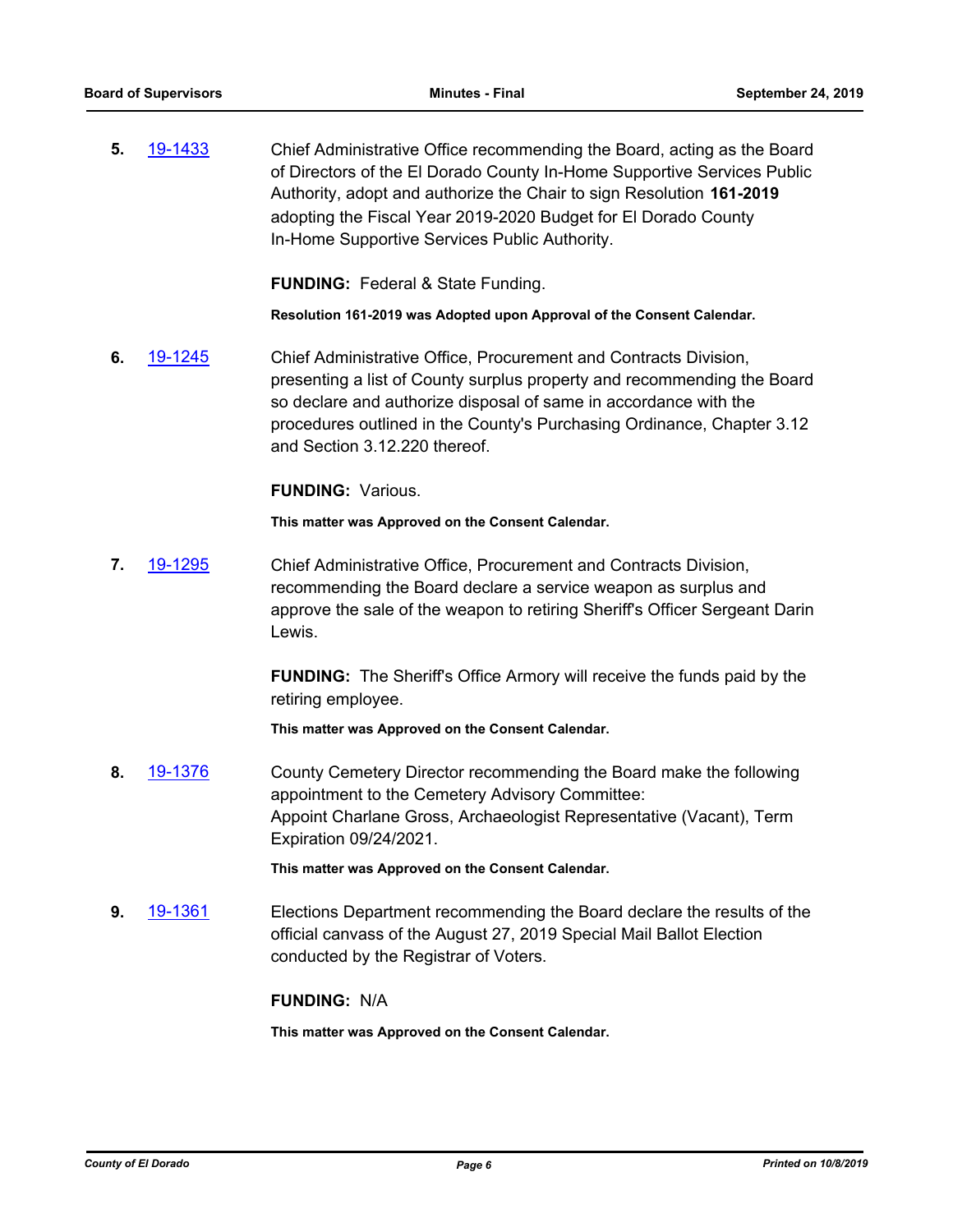**10.** [19-1366](http://eldorado.legistar.com/gateway.aspx?m=l&id=/matter.aspx?key=26687) Human Resources Department recommending the Board approve the 2020 Operating Engineers, Local 3 Health Trust health rates.

> **FUNDING:** County-wide cost, shared between the County departments (General Fund and Non-General Fund) and employees.

**This matter was Approved on the Consent Calendar.**

**11.** [19-1423](http://eldorado.legistar.com/gateway.aspx?m=l&id=/matter.aspx?key=26744) Supervisor Novasel recommending the Board reconsider the action taken on August 27th, 2019 (Legistar 19-1205) regarding Recorder-Clerk Department fee adjustment recommendations as a result of a recent fee study, and the approval of a new Ordinance establishing fees for the Recorder-Clerk Department.

### **FUNDING:** N/A

**This matter was Approved on the Consent Calendar. Supervisor Parlin registered a No vote on this matter.**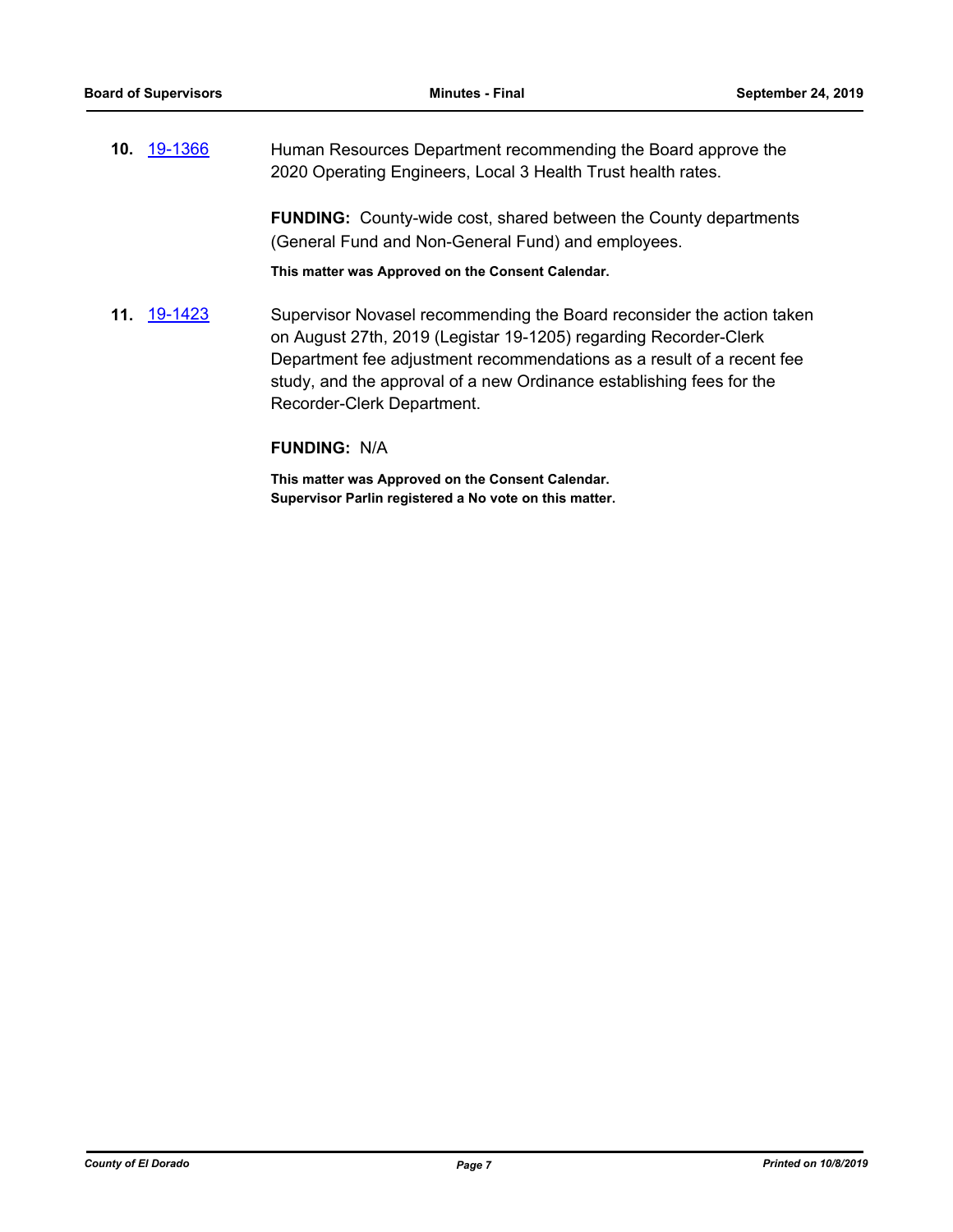### **HEALTH AND HUMAN SERVICES - CONSENT ITEMS**

**12.** [19-1223](http://eldorado.legistar.com/gateway.aspx?m=l&id=/matter.aspx?key=26545) Health and Human Services Agency recommending the Board: 1) Approve and authorize the Chair to sign Agreement for Services 4153 with Pro-Line Cleaning Services, Inc. for the provision of selected janitorial services for the Diamond Springs Mental Health offices located at 768 Pleasant Valley Road, for the term October 1, 2019 through September 30, 2022, with a maximum obligation of \$90,000 for the term of the Agreement;

2) Make findings in accordance with County Ordinance 3.13.030 that it is more economical and feasible to contract with Pro-Line Cleaning Services, Inc. for janitorial services provided under this Agreement 4153 because the location is remote from available County employee resources; and

3) Authorize the Purchasing Agent, or designee, to execute further documents relating to Agreement for Services 4153, including amendments thereto which do not increase the maximum dollar amount or term of the Agreement, and contingent upon approval by County Counsel and Risk Management.

**FUNDING:** 41% MHSA, 25% Federal, 17% Realignment, 15% Public Guardian, 2% State.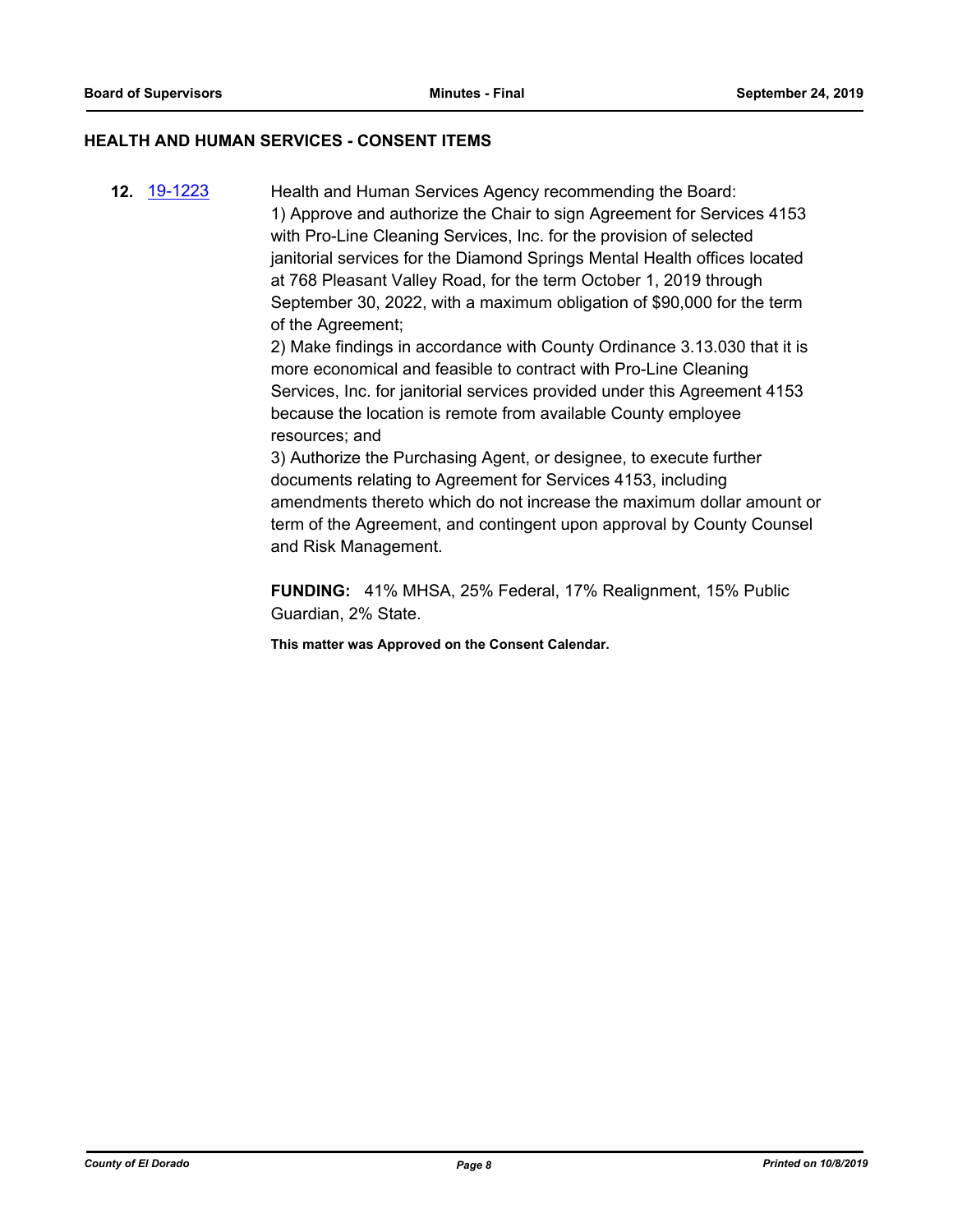### **LAND USE AND DEVELOPMENT - CONSENT ITEMS**

**13.** [19-1355](http://eldorado.legistar.com/gateway.aspx?m=l&id=/matter.aspx?key=26676) Planning and Building Department recommending the Board approve and authorize the Chair to sign the Second Amendment to Agreement 236-S1710 with Ascent Environmental, Inc., changing the Contract Administrator, extending the term of the contract by an additional three years with a revised expiration of October 5, 2022 and increasing the compensation amount by \$100,000 for a total not-to-exceed amount of \$400,000, with no change to the scope of work.

### **FUNDING:** Applicant Funded.

**This matter was Approved on the Consent Calendar.**

**14.** [19-1372](http://eldorado.legistar.com/gateway.aspx?m=l&id=/matter.aspx?key=26693) Planning and Building Department recommending the Board consider the following related to the Commercial Cannabis Program:

> 1) Adopt and authorize the Chair to sign Resolution **158-2019**, amending the Fiscal Year 2019-2020 Authorized Personnel Allocation Resolution to add one Senior Planner (1.0 FTE) position to the Planning and Building Department, Planning Services Division to replace a Senior Planner position that is being reassigned to the Commercial Cannabis Program (in Planning and Building);

2) Direct that the above change be added to the Fiscal Year 2019-2020 Position Allocation Schedule;

3) Provide authorization to the Director of Human Resources to make, if needed, any technical corrections to the authorized personnel allocations for the Planning and Building Department;

4) Request the Auditor-Controller to establish a new general fund org code within the chart of accounts for the Planning and Building Department for the Commercial Cannabis Program and;

5) Authorize the Chair to execute an amendment to the Fiscal Year 2019-2020 Adopted Budget to increase appropriations and revenues in the Planning and Building Department for the new Commercial Cannabis Program, increasing appropriations in Salaries and Benefits and Services and Supplies along with an equal amount in Fees from permits in the newly created org by a total of \$300,000 (4/5 vote required to approve budget transfer).

**FUNDING:** Commercial Cannabis Permit Revenue and Commercial Cannabis Tax Revenue.

**This matter was Approved and Resolution 158-2019 was Adopted upon Approval of the Consent Calendar.**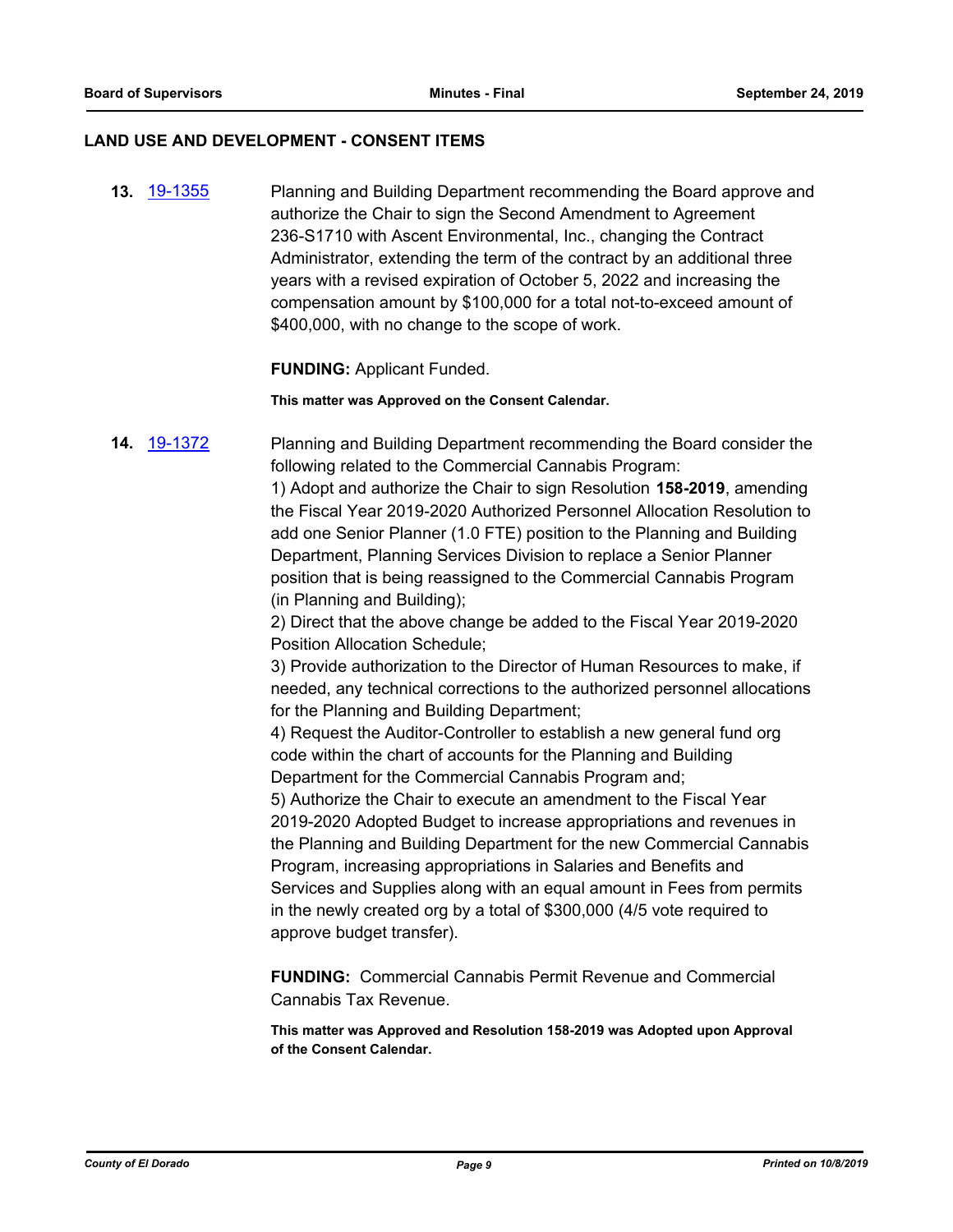### **LAW AND JUSTICE - CONSENT ITEMS**

**15.** [19-1352](http://eldorado.legistar.com/gateway.aspx?m=l&id=/matter.aspx?key=26673) District Attorney recommending the Board:

1) Approve and authorize the District Attorney to accept and execute Grant Agreement DI20002 in the amount of \$230,154 with the California Office of Traffic Safety, Alcohol and Drug Impaired Driver Vertical Prosecution Program, for the prosecution of alcohol and drug impaired driving cases for the period of October 1, 2019 through September 30, 2020; and

2) Delegate authority to the District Attorney to execute any contract amendments or extensions which do not increase net county cost, contingent upon approval by County Counsel and Risk Management

**FUNDING:** California Office of Traffic Safety Alcohol and Drug Impaired Driver Vertical Prosecution Program Grant Funding.

**This matter was Approved on the Consent Calendar.**

**16.** [19-1307](http://eldorado.legistar.com/gateway.aspx?m=l&id=/matter.aspx?key=26629) District Attorney recommending the Board:

1) Accept a grant from the Governor's Office of Emergency Services for the Victim Witness Assistance Program in the amount of \$483,527 for the period of October 1, 2019 - September 30, 2020, based on the received Letter of Intent;

2) Approve and authorize the Chair to sign the Certification of Assurance of Compliance; and

3) Authorize the District Attorney to execute the Grant Award Agreement and required documents, including any extensions or amendments thereof which would not increase net county cost.

**FUNDING:** California Governor's Office of Emergency Services Victims of Crime Act Fund.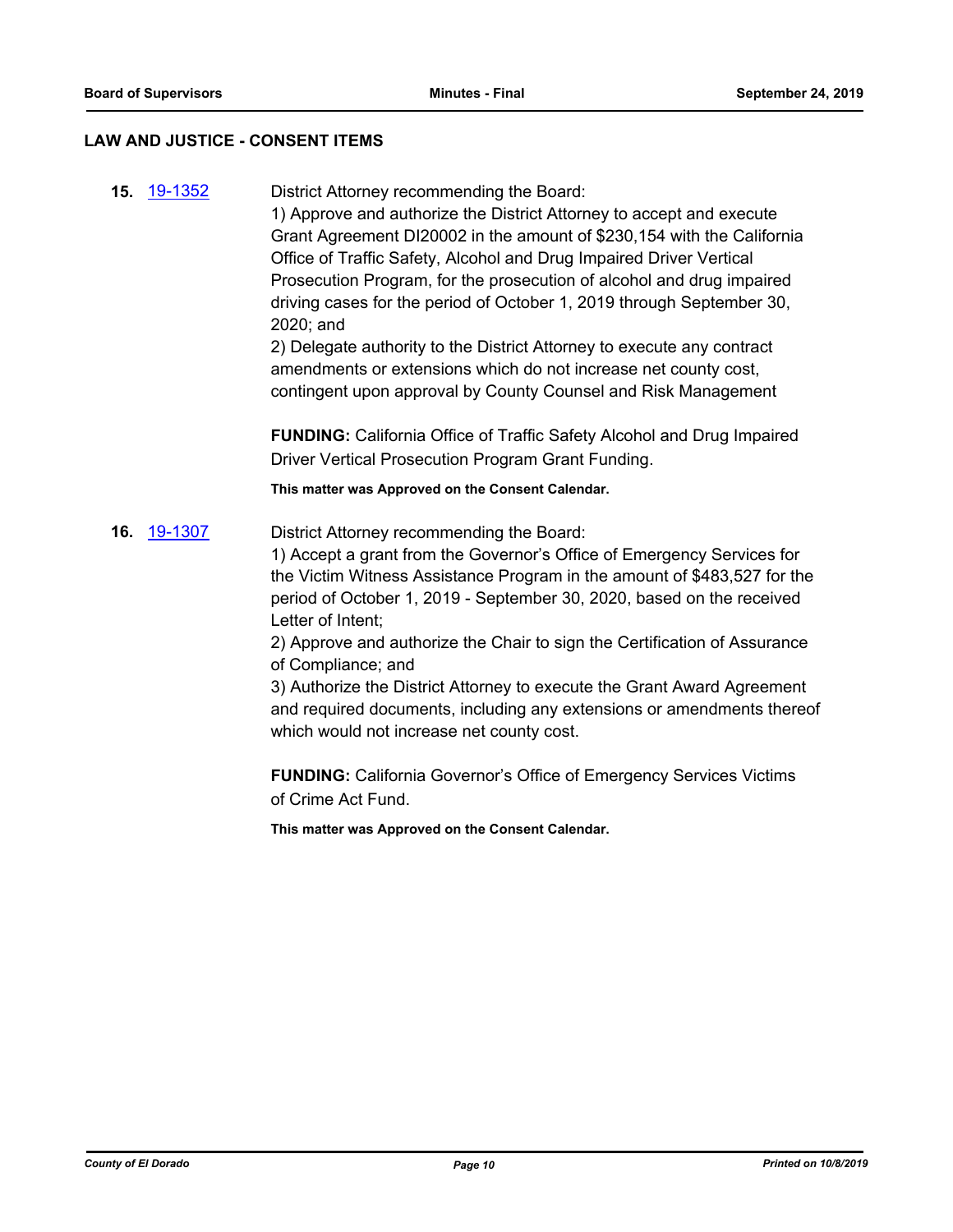# **17.** [19-1345](http://eldorado.legistar.com/gateway.aspx?m=l&id=/matter.aspx?key=26666) Sheriff's Office recommending the Board: 1) Approve and authorize Chair to sign Customer Signature Page, Contract Amendment, and Statement of Work as they relate to the Master Services Agreement to Contract 4251 with Relias Learning, LLC, for the

provision of web-based education and information resource subscription services with Relias Learning LLC for Sheriff's Office staff for a term of seven (7) years and for an estimated not to exceed amount of \$83,000; and

2) Authorize the Purchasing Agent, or designee, to execute further documents relating to Contract 4251, including future amendments which do not increase the maximum dollar amount or term of the Contract, and contingent upon approval by County Counsel and Risk Management.

**FUNDING:** General Fund.

**This matter was Approved on the Consent Calendar.**

# **END CONSENT CALENDAR**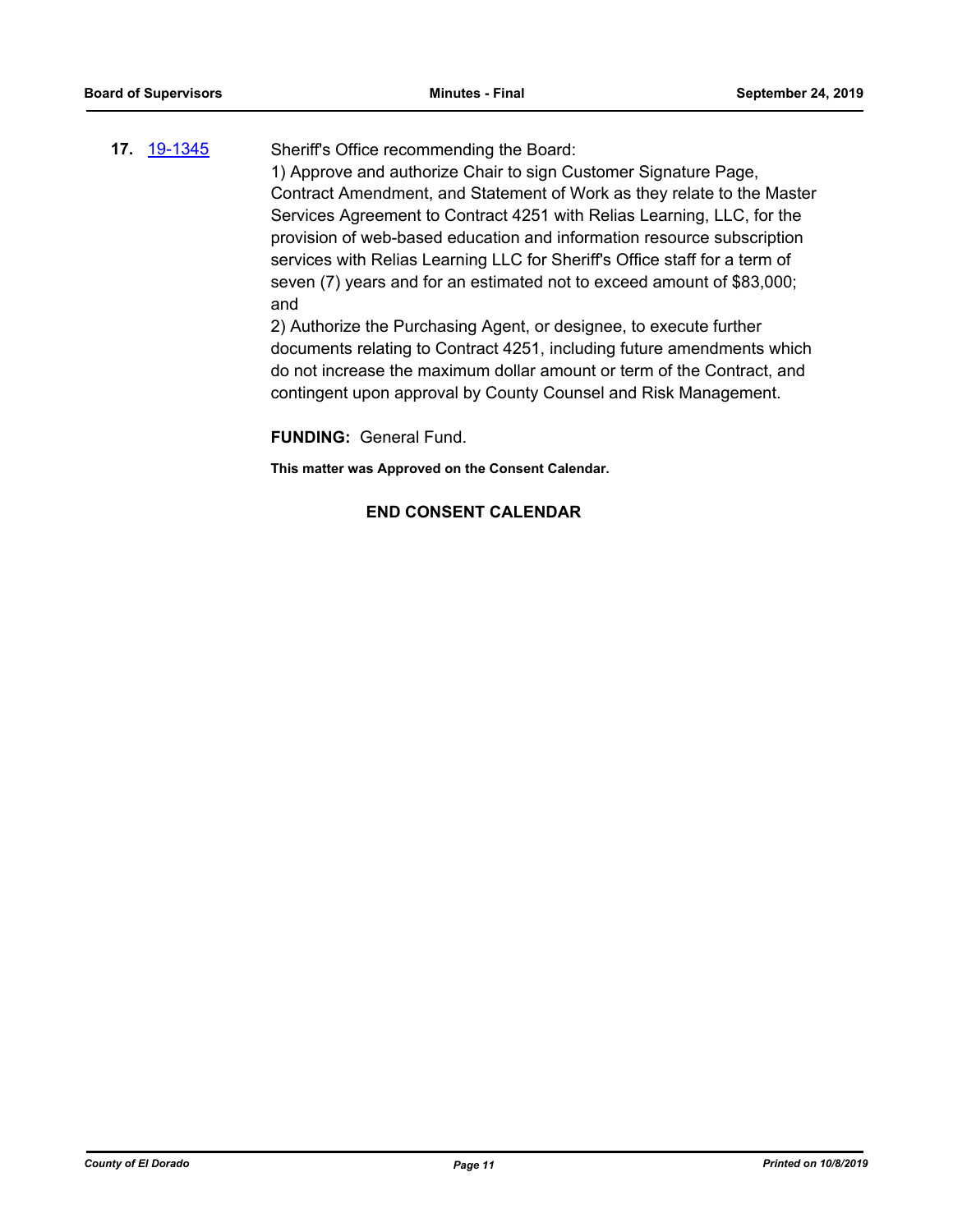### **DEPARTMENT MATTERS (Items in this category may be called at any time)**

**18.** [19-1283](http://eldorado.legistar.com/gateway.aspx?m=l&id=/matter.aspx?key=26605) Probation Department recommending the Board to adopt and authorize the Chair to sign Resolution **159-2019** granting approval of the temporary amendment to Board of Supervisors Policy D-1 Travel, V A.1, for a period of ninety (90) days. (Est. Time: 10 Min.)

**FUNDING:** General Fund.

**A motion was made by Supervisor Veerkamp, seconded by Supervisor Hidahl to Adopt Resolution 159-2019.**

- **Yes:** 5 Veerkamp, Frentzen, Novasel, Hidahl and Parlin
- **19.** [19-1130](http://eldorado.legistar.com/gateway.aspx?m=l&id=/matter.aspx?key=26452) Department of Transportation recommending the Board approve and authorize the Chair to sign the Offsite Road Improvement Agreement for Malcolm Dixon Area of Benefit, Road Improvement Agreement 19-54910, between the County and the Developers, Omni Financial, LLC, Alto, LLC, Salmon Falls Land & Cattle Company, LLC, Diamante Development, LLC and Christopher A. LaBarbera Revocable Trust, 2019. (Cont. 8/13/2019, Item 14) (Est. Time: 20 Min.)

**FUNDING:** Developer Funded.

*Public Comment: K. Payne, S. Neison*

**A motion was made by Supervisor Veerkamp, seconded by Supervisor Hidahl to Approve this matter.**

- **Yes:** 5 Veerkamp, Frentzen, Novasel, Hidahl and Parlin
- **20.** [19-1410](http://eldorado.legistar.com/gateway.aspx?m=l&id=/matter.aspx?key=26731) Chief Administrative Office recommending the Board adopt and authorize the Chair to sign Resolution **162-2019**, incorporating Exhibits 1 through 3, adopting the County Budget and Budgets for Board Governed Special Districts for Fiscal Year 2019-2020. (Est. Time: 10 Min.)

**FUNDING:** Countywide Budget Adoption.

*Public Comment: J. Harn, K. Payne*

### **A motion was made by Supervisor Frentzen, seconded by Supervisor Veerkamp to Adopt Resolution 162-2019.**

**Yes:** 5 - Veerkamp, Frentzen, Novasel, Hidahl and Parlin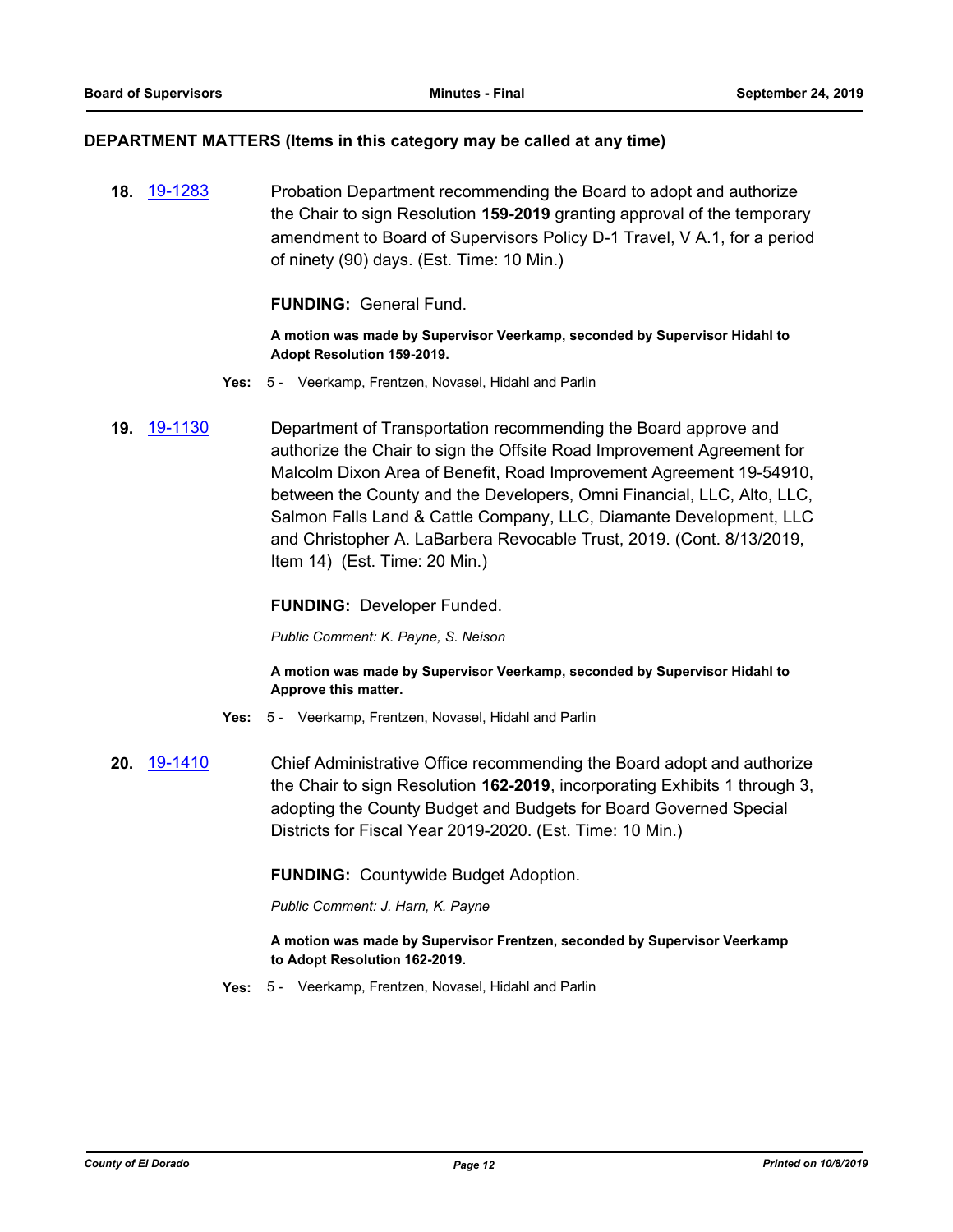**21.** [19-1305](http://eldorado.legistar.com/gateway.aspx?m=l&id=/matter.aspx?key=26627) Library Department recommending the Board receive a presentation on County meeting room policy issues and provide direction to staff for developing a County Meeting Room Policy. (Est. Time: 45 Min.)

### **FUNDING:** N/A

*Public Comment: K. Payne*

**The Board received a presentation on County meeting room policy issues. Staff recommended the Board:**

**County Departments - continue to use meeting room for County business only. Library - continue primary use for County business and continue use by public groups.**

**HHSA/Senior Services - continue primary use for County business. The Board gave direction to move forward with staff's recommendation and include an impact analysis when returning to the Board.**

#### **1:00 P.M. - TIME ALLOCATION**

**22.** [19-1389](http://eldorado.legistar.com/gateway.aspx?m=l&id=/matter.aspx?key=26710) Department of Transportation recommending the Board: 1) Receive a presentation by consultant FM3 Research of Key Findings of

> a survey of County Service Area No. 3; and 2) Direct staff to initiate proceedings for a measure to be placed on the March 3, 2020 ballot for the electorate in the South Shore Snow Zone to consider a special tax, in the amount of \$80.00 annually on each improved

> parcel of land, to replace the existing \$20.00 assessment service charge. (Est. Time: 1 Hr.)

**FUNDING:** CSA 3 Snow Removal Zone of Benefit.

*Public Comment: T. Cielo, B. George, K. Payne*

**A motion was made by Supervisor Veerkamp, seconded by Supervisor Novasel to Approve this matter.**

**Yes:** 5 - Veerkamp, Frentzen, Novasel, Hidahl and Parlin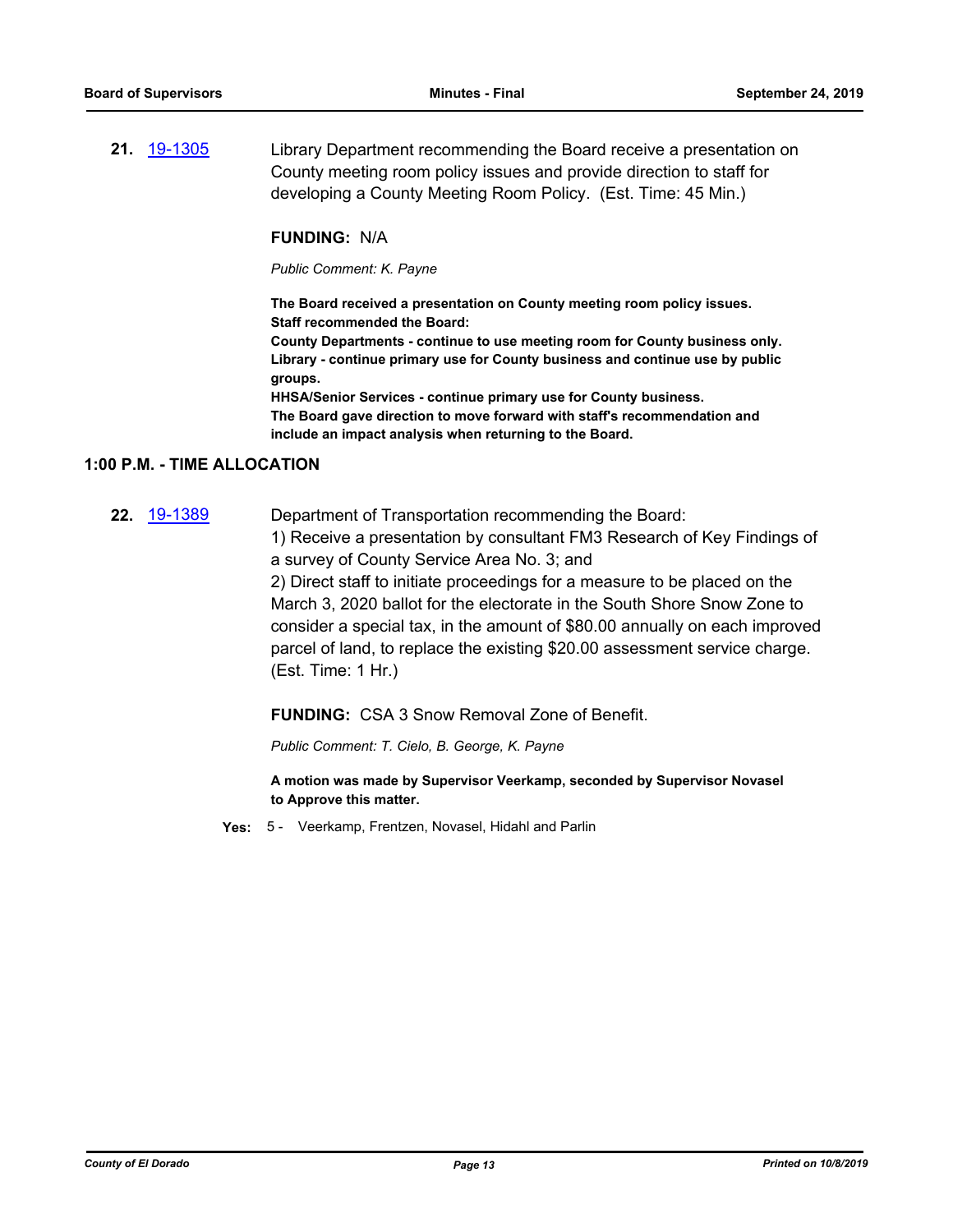### **2:00 P.M. - TIME ALLOCATION**

**23.** [19-1384](http://eldorado.legistar.com/gateway.aspx?m=l&id=/matter.aspx?key=26705) Planning and Building Department, Planning Services Division, forwarding a request from Oakmont Senior Living for an Initiation Hearing (Conceptual Review) for a proposed Specific Plan Amendment for the El Dorado Hills Specific Plan and Town Center West Planned Development to allow the inclusion of Mixed Use Development in the plan area. The proposed future Mixed Use Development would include a mix of commercial development and feature an age-restricted residential development of up to 20 residential units per acre, as part of the Development Plan for the center located in Village U. The property, identified by Assessor's Parcel Numbers 117-160-011, 117-160-012, 117-160-013, 117-160-014, 117-160-031, 117-160-048, 117-160-049, 117-160-050, 117-160-051, 117-160-052, 117-160-053, 117-160-054, 117-160-055, 117-160-056, 117-160-057, 117-160-064, 117-160-065, 117-160-067, 117-160-068, 117-160-069, 117-160-070, 117-180-014, 117-180-015, 117-180-016, 117-180-017, 117-180-018, and 117-180-019, consisting of 116 acres, is located in the El Dorado Hills area. Staff recommends the Board take the following actions: 1) Find that the proposed Pre-Application PA19-0003 complies with the criteria for initiation of General Plan Amendments as required by Board of Supervisors Policy J-6; and 2) Provide the Applicant with initial feedback on the proposed project.

(Supervisorial District 1) (Est. Time 1 Hr.)

### **FUNDING:** N/A

*Public Comment: C. Checky, K. Payne, S. Taylor, L. Brent-Bumb*

**A motion was made by Supervisor Veerkamp, seconded by Supervisor Hidahl to find that the proposed Pre-Application PA19-0003 complies with the criteria for initiation of General Plan Amendments as required by Board of Supervisors Policy J-6.**

**Yes:** 5 - Veerkamp, Frentzen, Novasel, Hidahl and Parlin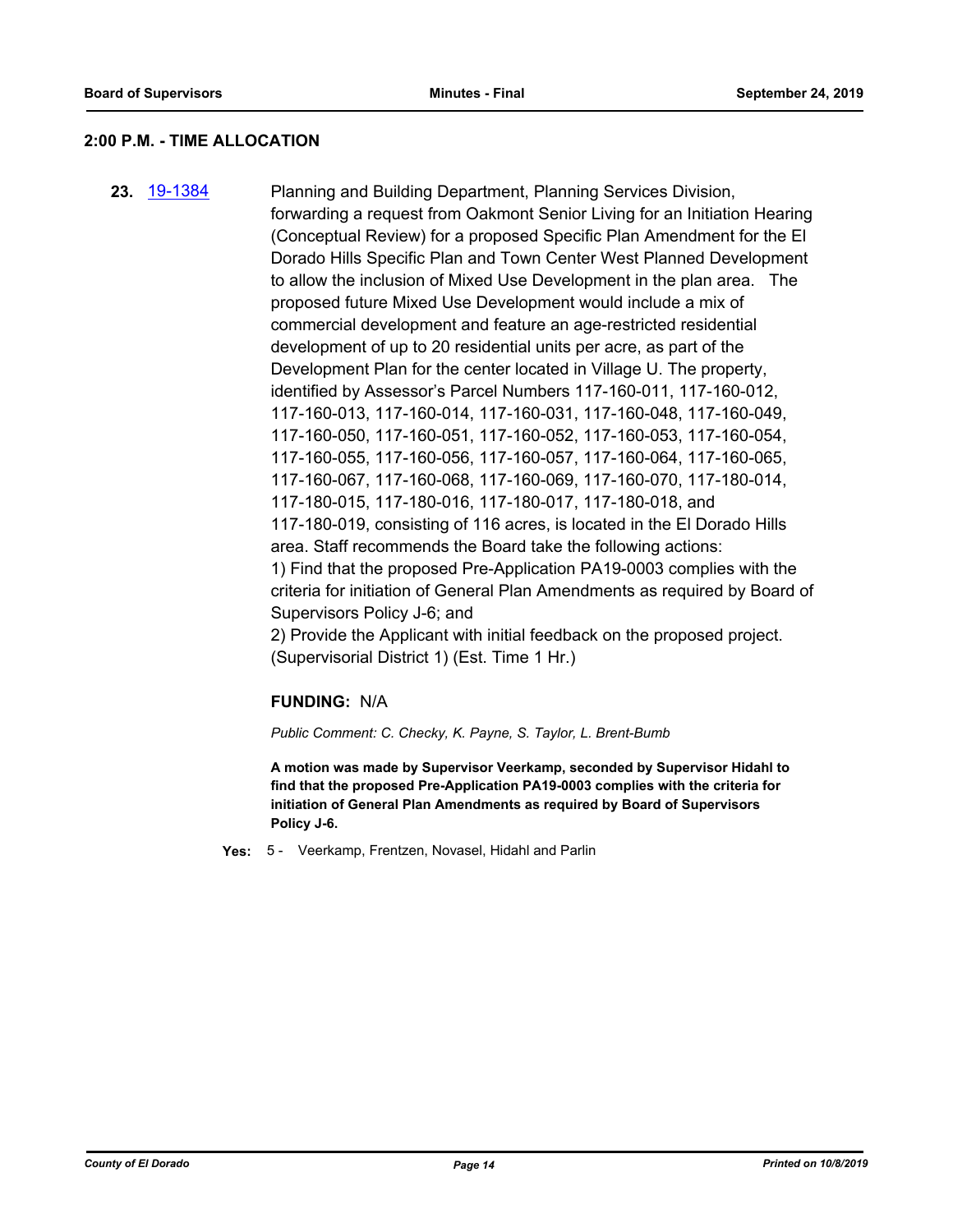### **ITEMS TO/FROM SUPERVISORS**

**Supervisor Veerkamp reported on the following: Sacramento Area Council of Governments meeting. Missing Middle workshop.**

**Supervisor Parlin reported on the following: Staff meetings. River tour. Georgetown historical district overlay. Cameron Park Rotary luncheon. Oakmont Senior Living facility tour. Georgetown oath of office for Fire Chief.**

**Supervisor Frentzen reported on the following: Georgetown Fire Chief meeting. New Hire Orientation. Commission on Aging. Forum on Local Homelessness and Mental Illness. Oakmont Senior Living facility tour. Rural County Representatives of California conference. Dina Gentry, Public Relations Officer - El Dorado County Office of Education, recognition.**

**Supervisor Hidahl reported on the following: Forum on Local Homelessness and Mental Illness. Oakmont Senior Living facility tour. El Dorado Hills Friends of the Library.**

**Supervisor Novasel reported on the following: City of South Lake Tahoe transportation meeting. Tahoe Regional Planning Agency meeting.**

# **CAO UPDATE**

**Don Ashton, Chief Administrative Officer, reported on the following: Rural County Representatives of California. Travel Policy discussion. Georgetown Rotary. Fire Chiefs meeting. Georgetown fire board meeting.**

### **ADJOURNED AT 3:25 P.M.**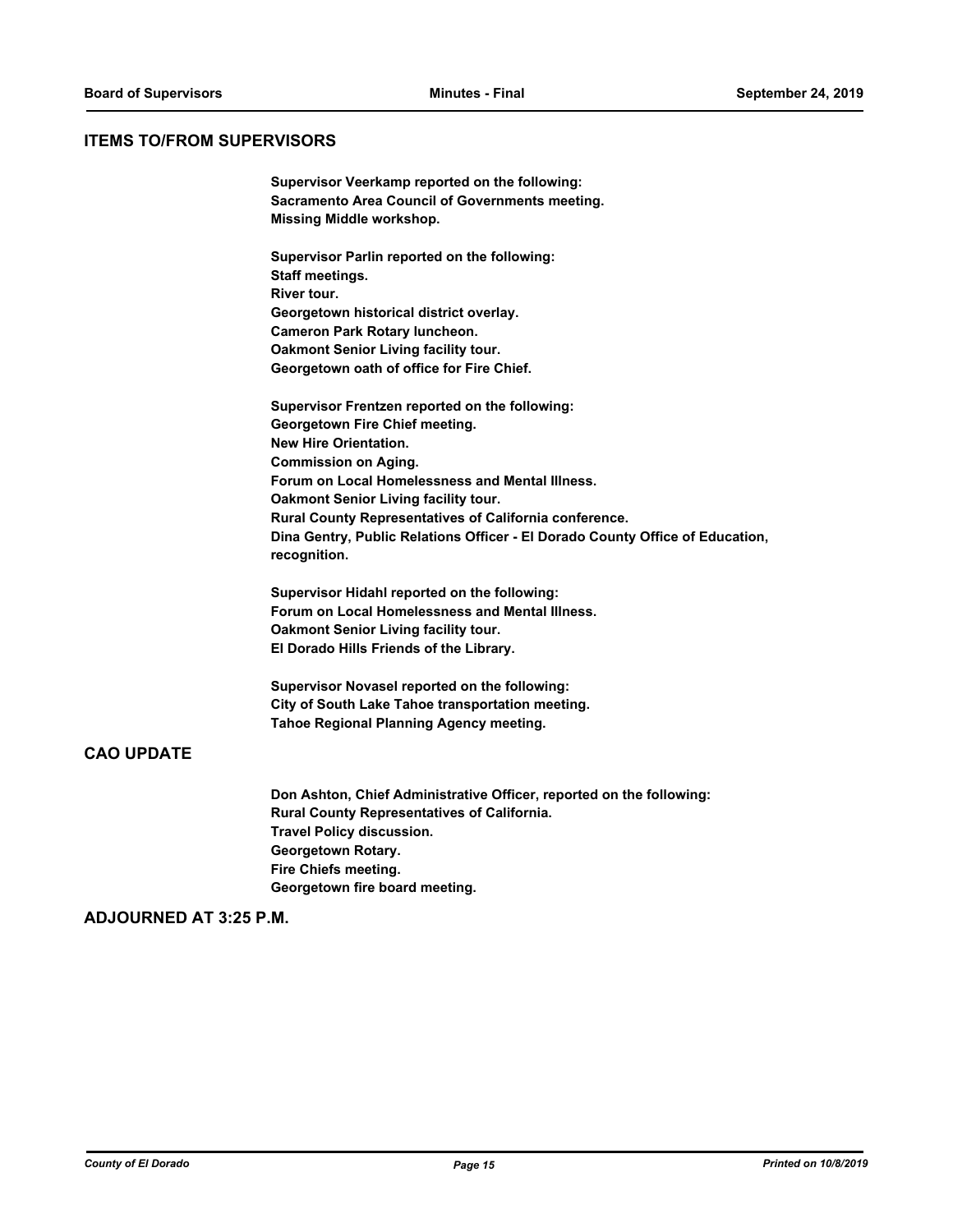# **CLOSED SESSION**

**24.** [19-1438](http://eldorado.legistar.com/gateway.aspx?m=l&id=/matter.aspx?key=26759) **Conference with Legal Counsel - Significant Exposure to Litigation** pursuant to Government Code Section 54956.9(d)(2). Number of potential cases: (1). (Est. Time: 10 Min.)

**No Action Reported. All five Supervisors participated.**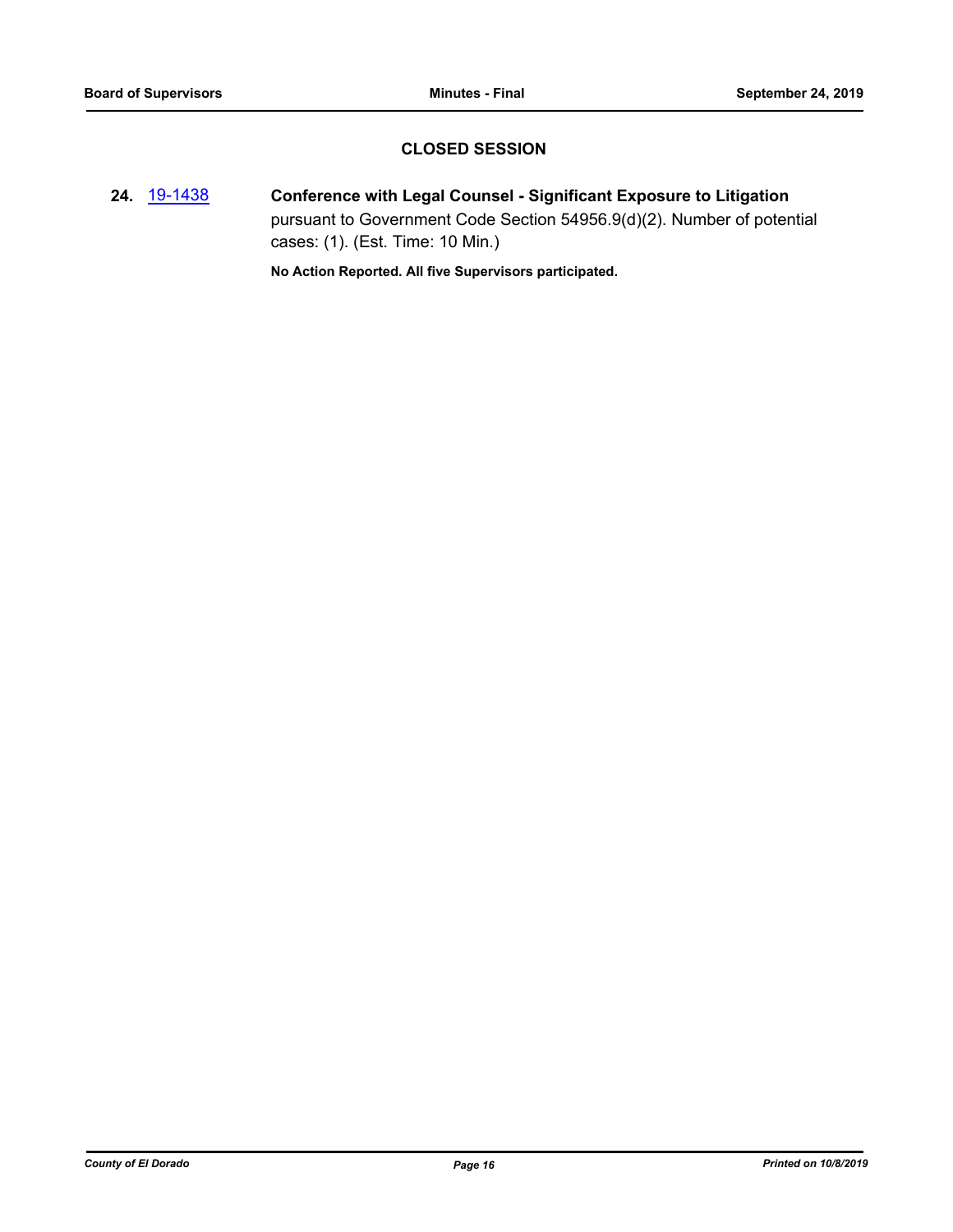On August 19, 2003, the Board adopted the following protocol: It is a requirement that all speakers, County staff and the public, when approaching the podium to make a visual presentation to the Board of Supervisors, must provide the Clerk with the appropriate number of hard copies of the presentation for Board members and the audience.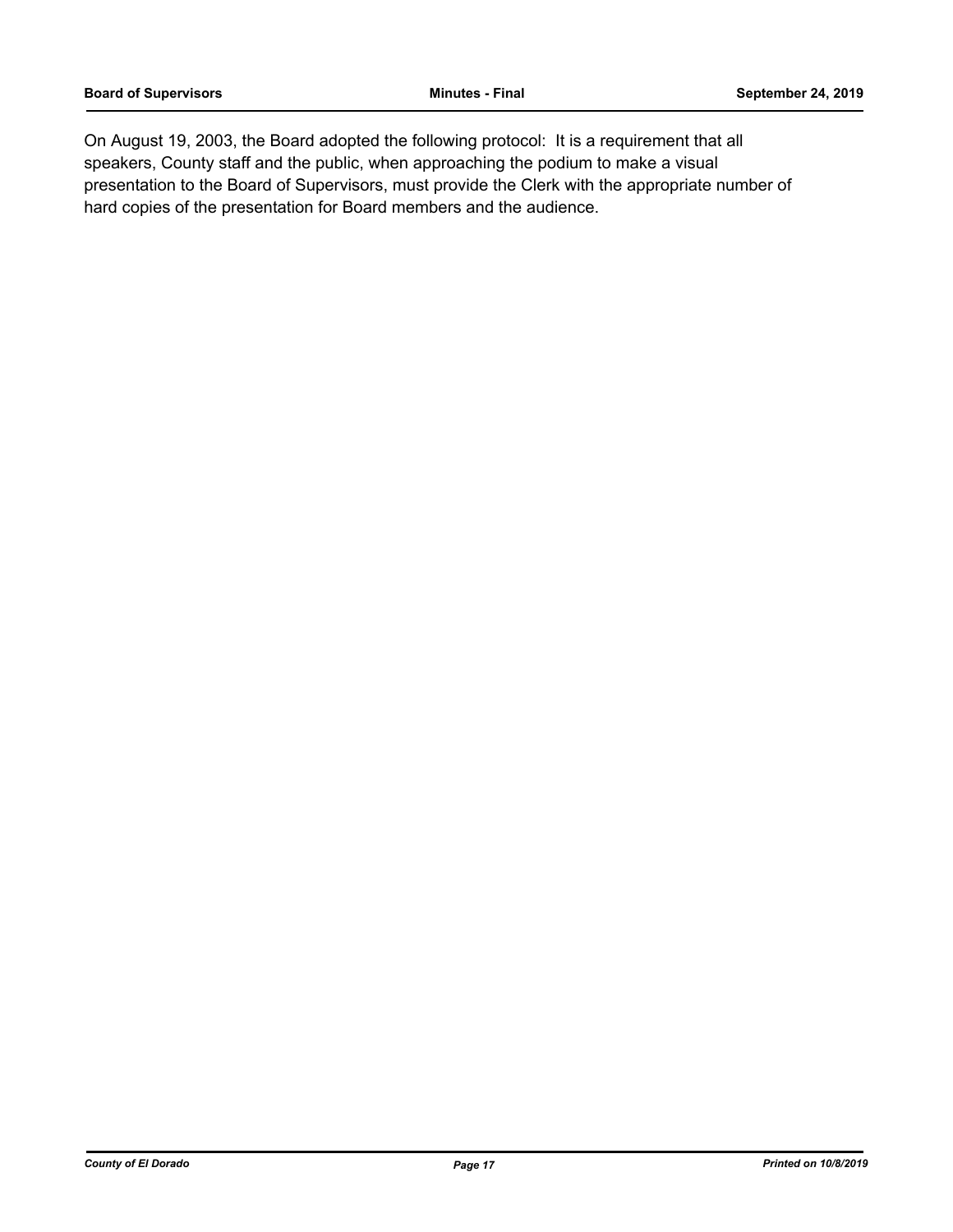### **ADDENDUM**

### **GENERAL GOVERNMENT - CONSENT ITEMS**

**25.** [19-1426](http://eldorado.legistar.com/gateway.aspx?m=l&id=/matter.aspx?key=26747) Recorder-Clerk recommending the Board:

1) Approve and authorize the Purchasing Agent to sign Amendment V to Agreement for Services 129 (061-S0311), an Assignment Agreement, to reflect the acquisition of SouthTech Systems, Inc. by Granicus, LLC, effective November 9, 2018, for the provision of software and related services to the County Recorder-Clerk; a

2) Approve and authorize payment of \$15,755 for invoices received from Granicus for 2019 services that were previously authorized by the Board to be paid to SouthTech; and

3) Approve and authorize the continued use of perpetual Agreement for Services 129 (061-S0311) with Granicus, LLC, for eRecording, electronic lien and CRiis software licenses and associated support, and redaction OCR counts for the contract year September 25, 2019 through September 24, 2020 for up to \$30,350.

**FUNDING:** Recorder-Clerk Special Revenue Funds.

**This matter was Approved on the Consent Calendar.**

**26.** [19-1442](http://eldorado.legistar.com/gateway.aspx?m=l&id=/matter.aspx?key=26763) Supervisor Parlin recommending the Board approve and authorize the Chair to sign a Certificate of Recognition awarded to Anthony Battaglia and Jarrod Norwood of Boy Scout Troop 700, Rescue, California, thereby acknowledging the hard work and commitment necessary to attain the rank of Eagle Scout.